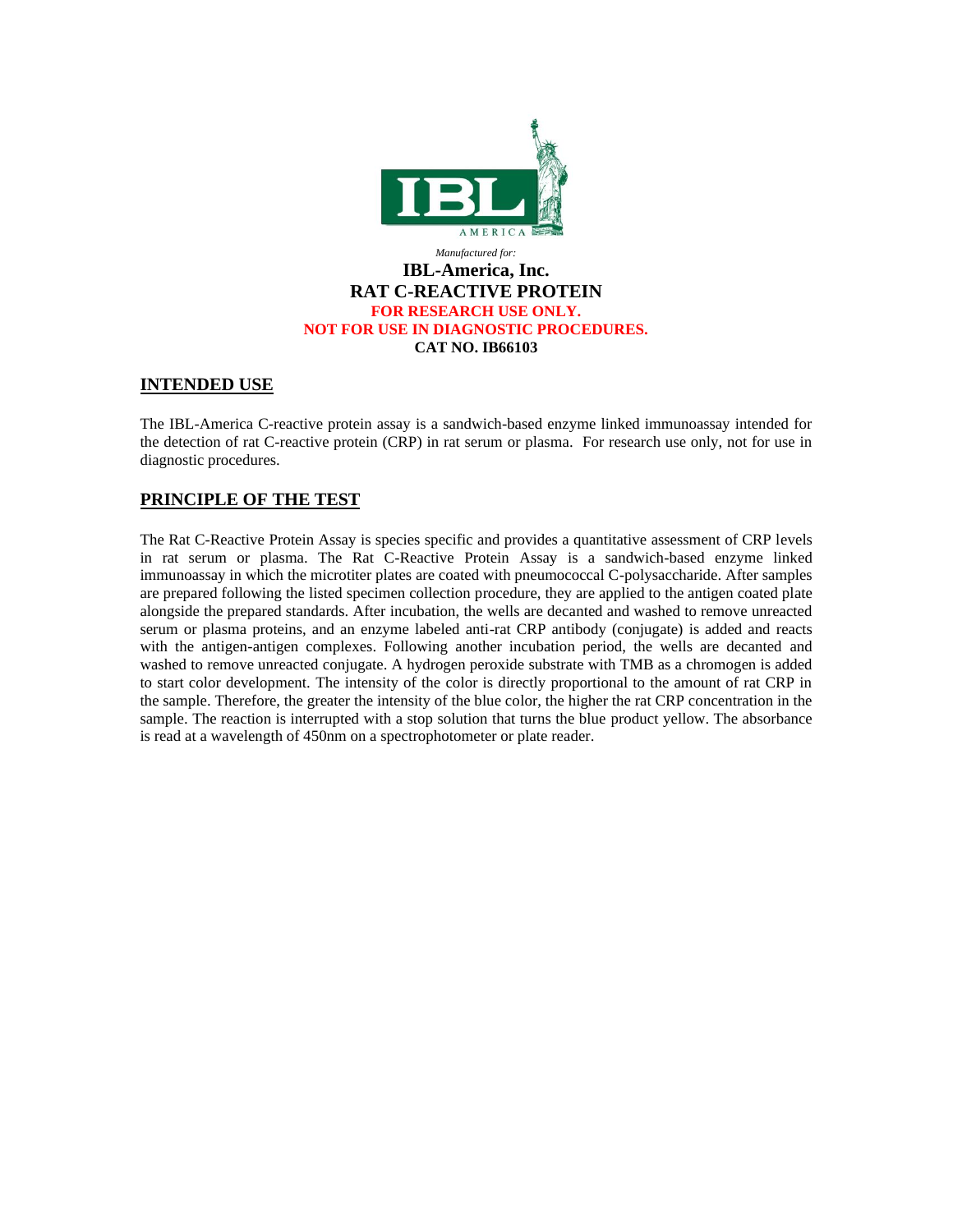## **REAGENTS PROVIDED**

| 1 X Pouch  | <b>Antibody Coated</b><br><b>Microwell Plate</b> |           | 96 wells (12 eight well strips) in a microwell holder coated<br>with pneumococcal C-polysaccharide, Ready-to-Use.                                                                                                                                   |
|------------|--------------------------------------------------|-----------|-----------------------------------------------------------------------------------------------------------------------------------------------------------------------------------------------------------------------------------------------------|
| 1 X Vial   | <b>Rat CRP</b><br><b>Standard (10X)</b>          | Green Cap | 0.25ml of rat serum with elevated CRP concentration at<br>1.333µg/mL. Dilute standard stock 10X in Tris-T followed by<br>three 3-fold serial dilutions to prepare standards at the<br>following concentrations: 133.3, 44.4, 14.8, 4.9 and 0 ng/mL. |
| 1 X Vial   | <b>Anti-Rat CRP</b><br>Conjugate (100X)          | Amber Cap | 0.13mL of 100X anti-rat CRP-IgG protein conjugated to<br>peroxidase in buffer with preservative. Dilute conjugate in<br>Tris-T to $1X$ prior to use.                                                                                                |
| 1 X Bottle | <b>Substrate Reagent</b>                         | Blue Cap  | 12m stabilized tetramethylbenzidine (TMB), Ready-to-Use.                                                                                                                                                                                            |
| 1 X Bottle | <b>Stop Solution</b>                             | Red Cap   | 12mL Acidic Solution, Ready-to-Use.                                                                                                                                                                                                                 |
| 1 X Pouch  | <b>Washing Buffer</b>                            |           | Tris with 0.05% Tween20, bring to 1L with distilled water and<br>store refrigerated.                                                                                                                                                                |

# **MATERIAL REQUIRED BUT NOT SUPPLIED**

- Distilled or deionized water
- Wash Bottle
- Dilution tubes
- Pipettor with tips:  $2\mu L$  to 1000  $\mu L$
- Adhesive cover for microplate
- Microplate reader with 450nm filter

## **PRECAUTIONS**

- 1. Bring all reagents to room temperature  $(19^{\circ} 27^{\circ}C)$  before use.
- 2. Store reagents at  $2^{\circ}$ -8<sup>o</sup>C, and do not use beyond expiration date(s). Never freeze kit components.
- 3. Do not return unused reagents back into their original vials or bottles.
- 4. Do not interchange kit components between different lots of the same assay.
- 5. Adhere to all time and temperature conditions stated in the procedure.
- 6. Never pipette reagents or sample by mouth.
- 7. The stop solution contains acid. Do not allow to contact skin or eyes. If exposed, flush with water.
- 8. The standard serum and conjugate have not been screened for infectious agents. Since no testing can assure the absence of infectious agents, consider all materials, containers, and devices that are exposed to sample, standard, and conjugate to be contaminated with rat serum proteins. Wear protective gloves and safety glasses when using this kit.
- 9. Dispose of all materials, containers, and devices in the appropriate receptacle after use.
- 10. HRP-labeled conjugate and TMB substrates are photosensitive and are packaged in protective opaque bottles. Store in the dark and return to storage after use.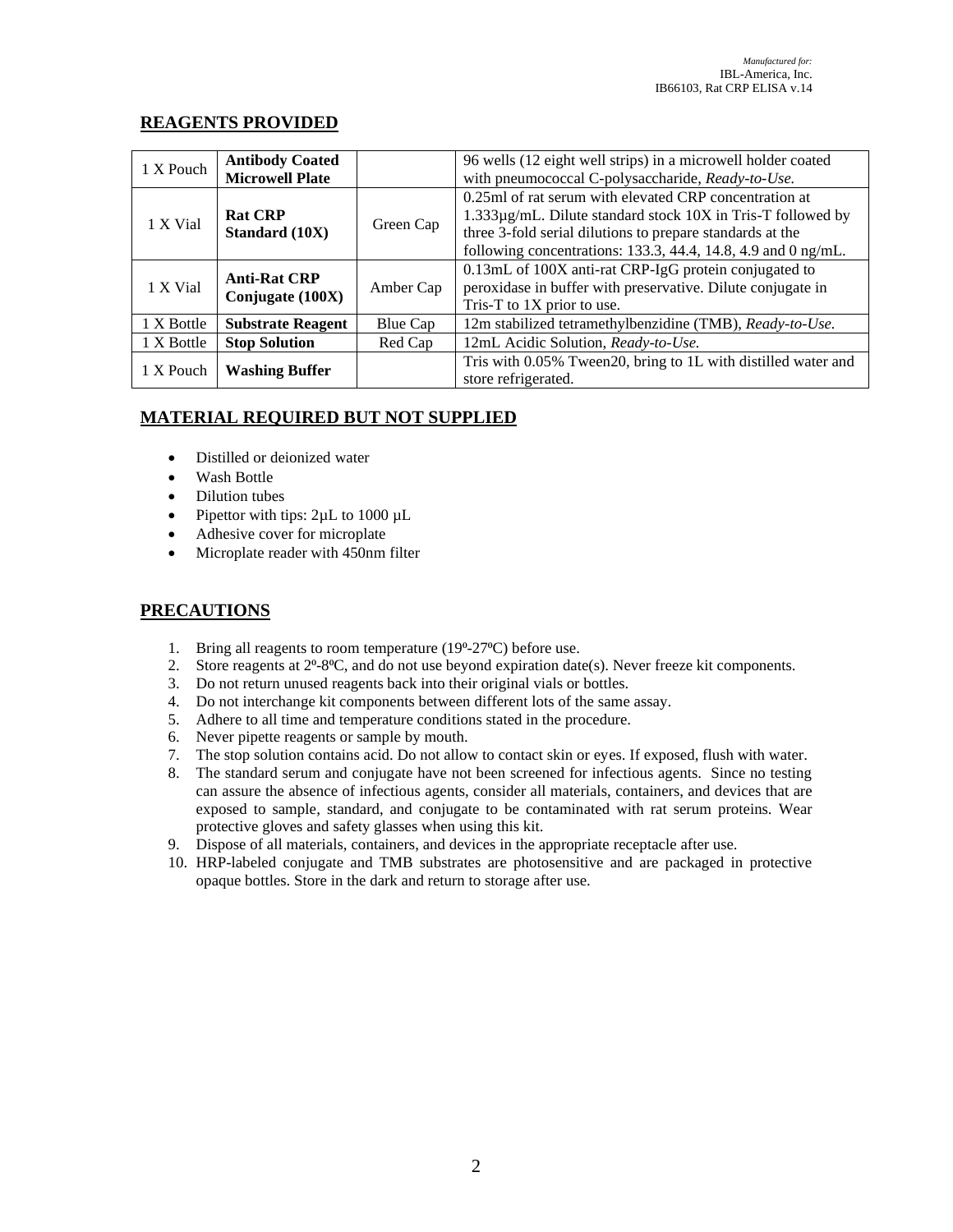# **SPECIMEN COLLECTION AND PREPARATION**

Blood samples should be collected using approved venipuncture techniques by qualified personnel. Allow sample to clot and separate serum by centrifugation. Transfer serum aseptically to a tightly closing sterile container. Store at 2-8C. Alternatively, plasma extracted from blood drawn in heparin, EDTA, or ACDcontaining tubes is acceptable. If testing is to be delayed longer than 5 days, freezing the sample at  $-20^{\circ}$ C or colder is recommended.

Upon specimen collection, dilute the sample 1:1000 in Tris-Tween wash buffer (i.e. add 2µL of sample to 2mL of wash buffer). Additionally, dilute the 1:1000 sample 1:4 in Tris-Tween wash buffer (i.e. add 100µL sample to 300µL of wash buffer). *The final dilution for use in calculation is 1:4000*.

### **ASSAY PROCEDURE**

### **Note: It is recommended that a multi-channel pipettor be utilized to perform the assay if more than 16 samples and standards (2 test strips) are run.**

- 1. Bring all the reagents to room temperature before use. Reconstitute the Tris-Tween packet by washing out the contents with a gentle stream of distilled or deionized water into a 1-Liter container. Q.S. to 1 Liter with distilled or deionized water and store refrigerated when not in use.
- 2. Dilute 10X standard stock to 1X working concentration in Tris-Tween to prepare 133.3ng/mL standard. Prepare remaining standards by serially diluting standards 3-fold three times to yield 44.4, 14.8, and 4.9ng/mL. Use Tris-Tween wash buffer for 0.0ng/mL standard. Consider the following dilution scheme as a guide:

| <b>Standard</b><br><b>Concentration</b><br>(ng/mL) | <b>Tris-Tween</b><br>Volume | Volume<br><b>Transferred</b> | <b>Total</b><br>Volume | Final<br>Volume<br>*After Serial Dilution |
|----------------------------------------------------|-----------------------------|------------------------------|------------------------|-------------------------------------------|
| $133.3$ ng/mL                                      | $162 \mu L$                 | $18 \mu L$                   | $180 \mu L$            | $120 \mu L$                               |
| $44.5$ ng/mL                                       | 120uL                       | $60 \mu L$                   | $180 \mu L$            | $120 \mu L$                               |
| $14.8$ ng/mL                                       | 120uL                       | 60uL                         | $180 \mu L$            | $120 \mu L$                               |
| $4.9$ ng/mL                                        | 120uL                       | $60 \mu L$                   | 180µL                  | 180µL                                     |

- 3. Using a new pipette tip for each, add 100µL of each standard and prepared sample into the appropriate wells. Samples and standards can be run in duplicate if desired. Incubate at room temperature for 30 minutes.
- 4. Decant the contents from the microwells into a discard basin. Wash the microwells by filling each with Tris—Tween wash buffer, then decanting the wash buffer into a discard basin. Repeat for a total of 5 washes.
- 5. Tap the microwells (face down) on a layer of absorbent towels to remove residual wash buffer.
- 6. Determine the required volume of conjugate (1mL/strip or 120µL/ well) to prepare. Dilute stock conjugate (100X) to working concentration  $(1X)$  with Tris-Tween wash buffer.
- 7. Add 100µL of conjugate to each well. Incubate at room temperature for 30 minutes. Cover to avoid direct light.
- 8. Repeat steps 4 and 5.
- 9. Add 100µL Substrate Reagent to each well. Incubate at room temperature for 10 minutes. Cover to avoid direct light.
- 10. Add 100µL of Stop Solution to each well in the same sequence and at the same pace as the Substrate Reagent was added.
- 11. Read the optical density (OD) of each microwell with a microtiter plate reader using a 450nm filter. Record the optical density (OD) of each microwell.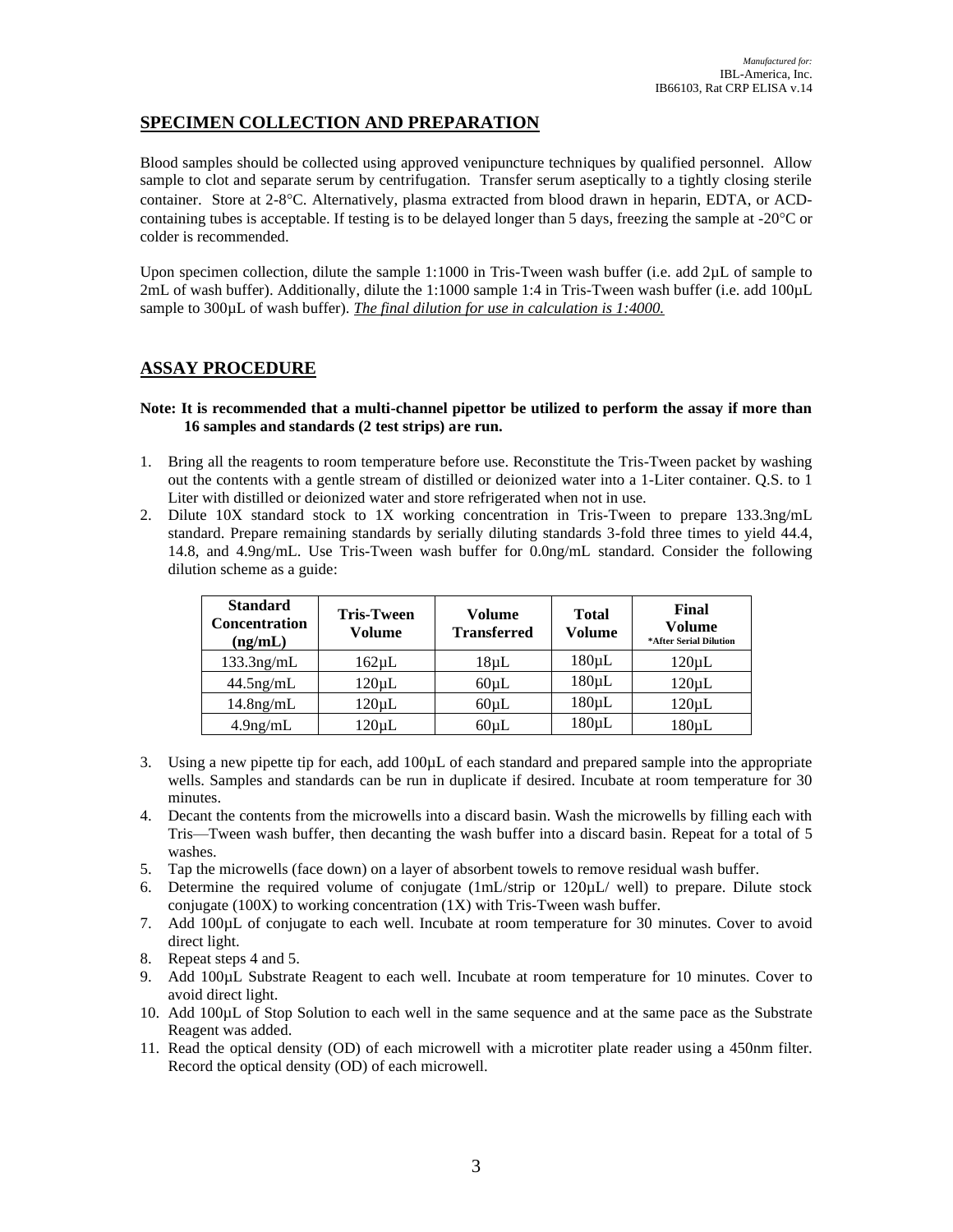## **INTERPRETATION OF RESULTS**

Construct a standard curve using the OD values against the concentration of the standards. Unknowns are measured by interpolation from the standard curve. Final concentrations must be multiplied by the dilution factor at which samples were prepared to get the actual concentration (ng/mL). If a sample contains CRP at a greater concentration than the highest standard, it should be diluted appropriately in Tris-Tween and retested. The extra dilution step should be taken into account when expressing the final result.

## **ASSAY CHARACTERISTICS**

Below is an example from a typical standard curve.



#### **Rat CRP Typical Calibration Curve**

### **Intra-assay reproducibility**

A typical example of the Rat CRP Assay run in 12 replicates yielded the following within assay variation:

| Standard (ng/mL) | $\%$ CV |
|------------------|---------|
| 133.3            | 8%      |
| 44.4             | 5%      |
| 14.8             | 5%      |
| 49               | 4%      |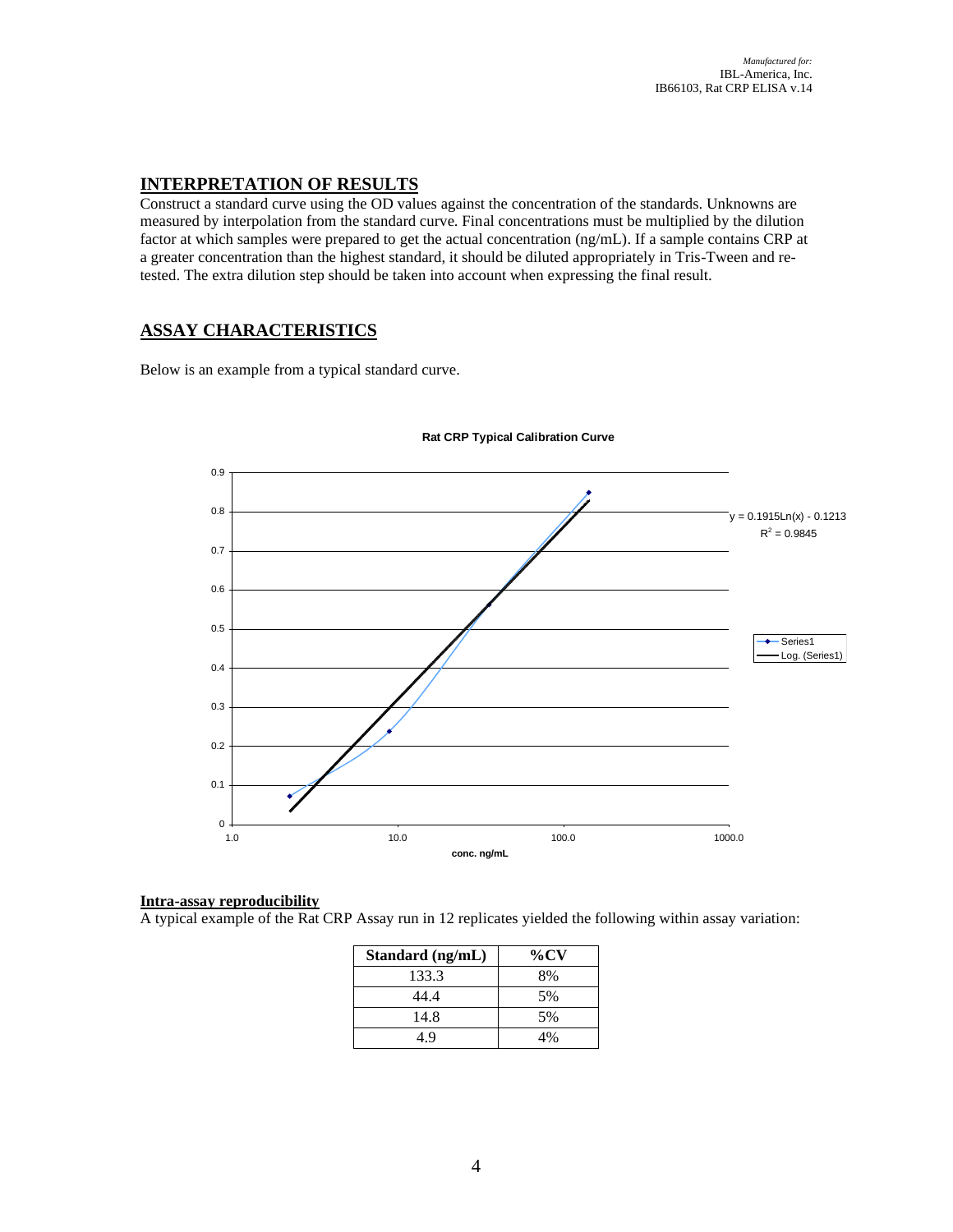### **Inter-assay reproducibility**

The Rat CRP Assay exhibited the following variability with two different kit lots performed 12 times.

| Standard (ng/mL) | $\%$ CV |
|------------------|---------|
| 133.3            | 7%      |
| 44.4             | 7%      |
| 14.8             | 4%      |
| 1 Q              | 5%      |

### **Limitations**

Lipemic sera may interfere with specific antibody reaction.

The expected reange of CRP from healthy rats in sera is <300µg/mL CRP. Similar results are expected in plasma. Data on urine and other fluids are not available.

#### **Limit of Detection**

The lower and upper limit of quantification is 4.9 and 133.3 ng/mL, respectively.

#### **Sensitivity**

The Rat CRP Assay is designed to detect elevated levels of CRP. The following data was produced to generate data on the sensitivity of the assay and may be useful in research applications where sensitivity parameters need to be defined (n=11).

| <b>Mean OD</b> | <b>Standard Deviation</b> | Detection Limit (ng/mL) |
|----------------|---------------------------|-------------------------|
| 0.056          | 0.007                     |                         |

#### **Quality Control**

It is recommended to routinely run at least two controls, each giving values at the top or bottom regions of the standard curve. An occasional prozone may be encountered in sera with high CRP values. In this situation, due to antigen excess, all the CRP available may not have reacted with the conjugate. Therefore, test at higher dilution (e.g., 1:16,000 or 1:64,000) to obtain more accurate results.

#### **Cross-Reactivity**

| <b>Species</b> | # of Runs | % Cross-reactivity |
|----------------|-----------|--------------------|
| Mouse          |           | 100%               |
| Canine         |           | 0%                 |
| Human          |           | 0%                 |